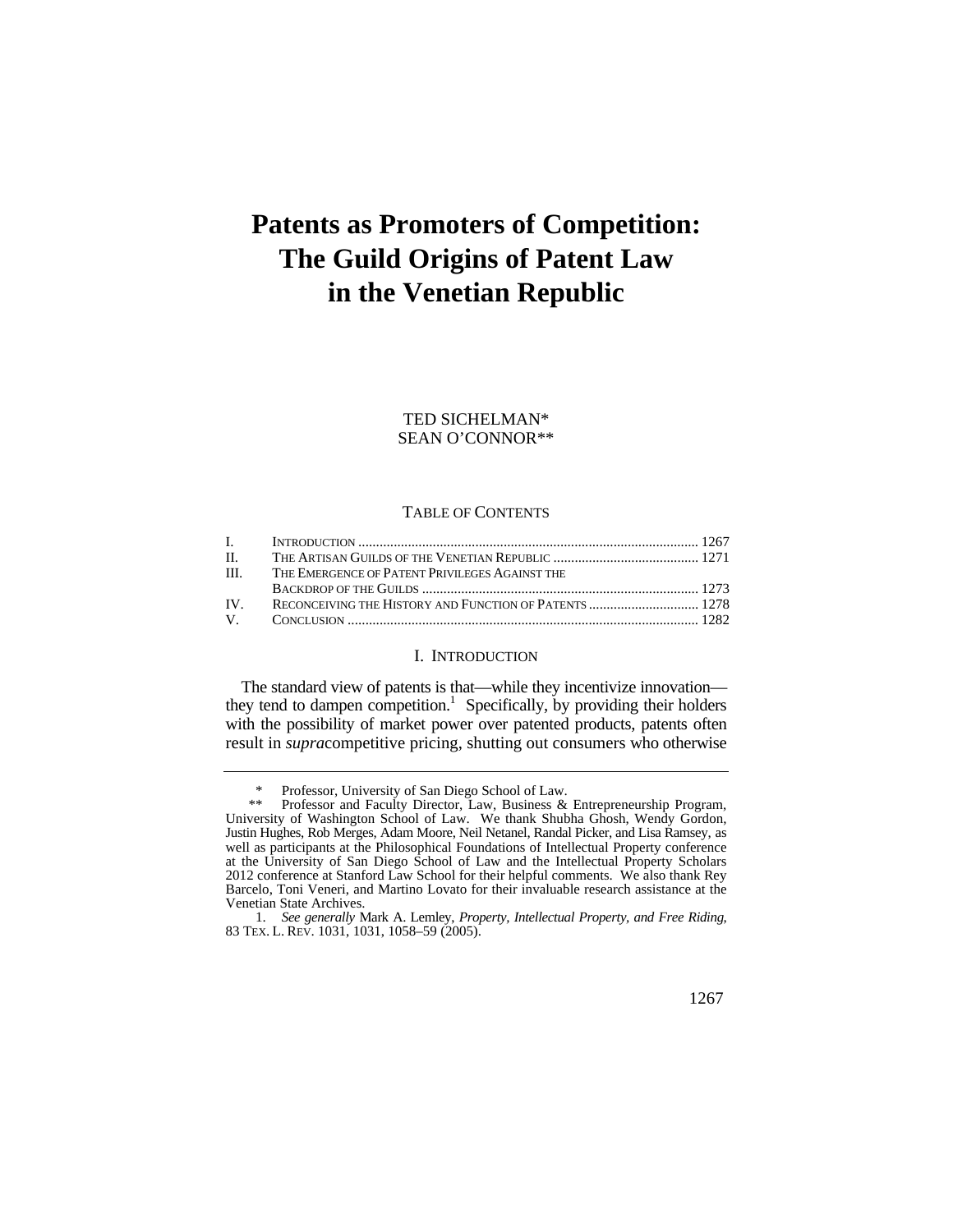would have purchased the patented products in a competitive market.<sup>2</sup> inventors for the risks and costs that they and their investors bear, which (in The "embarrassment" of these "monopolies" and their concomitant consumer deadweight losses is tolerated in exchange for compensating theory) promotes innovation and, hence, economic growth.<sup>3</sup>

market.<sup>4</sup> However, the first regularized patent system appeared during the Renaissance in the Venetian Republic, which was a highly regulated sold only by artisan and merchant guilds. One important exception to the Yet, the historical genesis of the patent system turns on quite a different economic story. A key assumption of today's standard account is that, absent patent protection, products would generally be sold in a competitive economy.<sup>5</sup> In the Venetian economy, many types of products—particularly, artisanal or technological products<sup>6</sup>—could typically be produced and

- 4. *See, e.g.*, Lemley, *supra* note 1, at 1059, 1072.
- 5. *See infra* Part III.

 RICHARD A. POSNER, THE ECONOMIC STRUCTURE OF INTELLECTUAL PROPERTY LAW 298 2. Supernormal profits may arise through either an increase in price or a decrease in the cost of producing the good or service. *See generally* WILLIAM M. LANDES & (2003); JOHN W. SCHLICHER, PATENT LAW: LEGAL AND ECONOMIC PRINCIPLES § 2.15 (2d ed. 2011).

 WRITINGS OF THOMAS JEFFERSON: BEING HIS AUTOBIOGRAPHY, CORRESPONDENCE, REPORTS, 3. Letter from Thomas Jefferson to Isaac McPherson (Aug. 13, 1813), *in* 6 THE MESSAGES, ADDRESSES, AND OTHER WRITINGS, OFFICIAL AND PRIVATE 175, 181 (H.A. Washington ed., 1854).

when the term was used earlier it was only in the sense of a treatise on grammar). *Modern System of the Arts: A Study in the History of Aesthetics (I)*, 12 J. HIST. IDEAS 6. The concept and term *technology* as we use it today did not arise until after the Renaissance. *See Technology Definition*, OXFORD ENG. DICTIONARY, http://www.oed. com (last visited Oct. 4, 2012) (subscription required) (search "Quick Search" for "technology"; then follow "Go" hyperlink; then follow "Full entry" hyperlink) (showing that the modern senses of the term were not used until the seventeenth century and that Further, even its common modern sense does not map onto all of the "mechanical arts" of the Renaissance, which often included some of what today we would call the "fine arts" such as painting, sculpture, and architecture. *See* Paul Oskar Kristeller, *The*  496, 510–21 (1951) (arguing that the visual arts of painting, sculpture, and architecture were only just beginning to be separated out from the mechanical arts by commentators in sixteenth century Venice and beyond). By contrast, all of these activities were known by the general term *arts* up through the nineteenth century, even after the term *technology* had been introduced for narrow purposes. *See Art, n.1 Definition*, OXFORD ENG. DICTIONARY, http://www.oed.com (last visited Oct. 4, 2012) (subscription required) (search "Quick Search" for "art"; then follow "Go" hyperlink; then follow "art, *n*.<sup>1</sup>" hyperlink; then follow "Full entry" hyperlink); *see also* 1 JACOB BIGELOW, THE USEFUL ARTS, CONSIDERED IN CONNEXION WITH THE APPLICATIONS OF SCIENCE 13 (Harper & Brothers 1855) (1840) (using the terms *arts* and *useful arts* to designate what we today would refer to as *technology* or *technological arts*); JACOB BIGELOW, ELEMENTS OF TECHNOLOGY, at iv (2d ed. 1831) (attempting to introduce the term *technology* to cover the useful arts). Accordingly, we will use the term *arts* throughout to signify all of these artisanal and "technological" activities.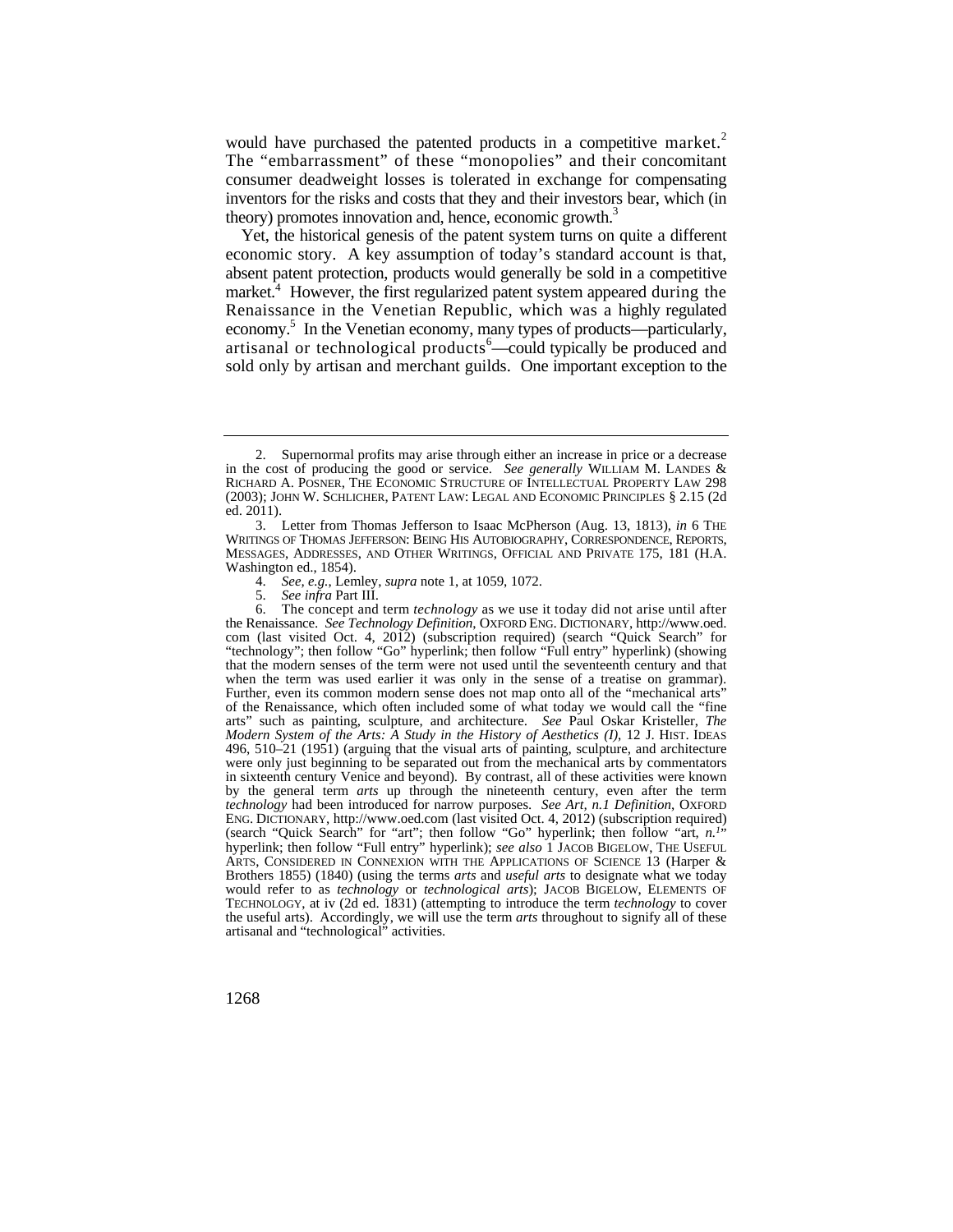guilds' monopolies were "patents,"7 which initially provided non-guild members—particularly foreigners—the privilege of being able to sell products and practice methods that were otherwise within the sole province of the guilds. Thus, the original patents were not negative rights to exclude, as today, but positive privileges or licenses to practice.

instances—an express negative right to exclude.<sup>8</sup> We speculate that this allowed the guilds to appropriate without compensation any inventive Soon, these positive privileges were accompanied by—at least in some development was because of one or both of two reasons. First, the economic power of the guilds may have allowed them to de facto exclude the non-guild artisans despite the latter's license or privilege.<sup>9</sup> Accordingly, the naked privilege or license to make and sell artisanal products was not enough to empower the non-guild artisan to establish a fair beachhead in the relevant market. Second, a bare license—without exclusionary rights technologies introduced by an outsider artisan. If the artisan's products exposed the underlying invention, a mere license to compete with the guilds might not have been, at least in many instances, terribly valuable.

 grant. Yet, the positive privilege to practice—at least in those product Thus, over time, the exclusionary right became standard in the patent areas occupied by the guilds—never ceased to accompany the exclusionary right. This was because, without such a positive right in a heavily regulated economy such as that of Renaissance Venice, it would be illegal for the artisan to make and sell the products. Unlike today's patent systems which solely encompass negative rights to exclude against the backdrop of a generally free market—the Venetian patent system provided a dual right, part of which allowed the patent holder to compete in an otherwise regulated system dominated by the guilds.

 Directly contrary to the view that patents tend to diminish competition, patents in the Venetian Republic arguably enabled a new kind of

 privileges to the recipient. *See, e.g.*, CHRISTINE MACLEOD, INVENTING THE INDUSTRIAL 7. Here we do not necessarily mean modern utility patents, but the early versions of *litterae patente* that were "open letters" of the sovereign providing certain rights or REVOLUTION: THE ENGLISH PATENT SYSTEM, 1660–1800, at 10 (1988) (quoting 2 WILLIAM BLACKSTONE, COMMENTARIES \*346).

<sup>8.</sup> *See infra* text accompanying notes 28–46.

 non-guild artisans, similar to anticompetitive business tactics of today. *See, e.g.*, United 9. For example, the guilds could have pressured customers not to buy from the States v. Microsoft Corp., 253 F.3d 34, 58–64 (D.C. Cir. 2001) (finding that Microsoft's restrictions in its Original Equipment Manufacturer (OEM) licenses unfairly limited third-party web browser firms such as Netscape from accessing the OEM personal computer market).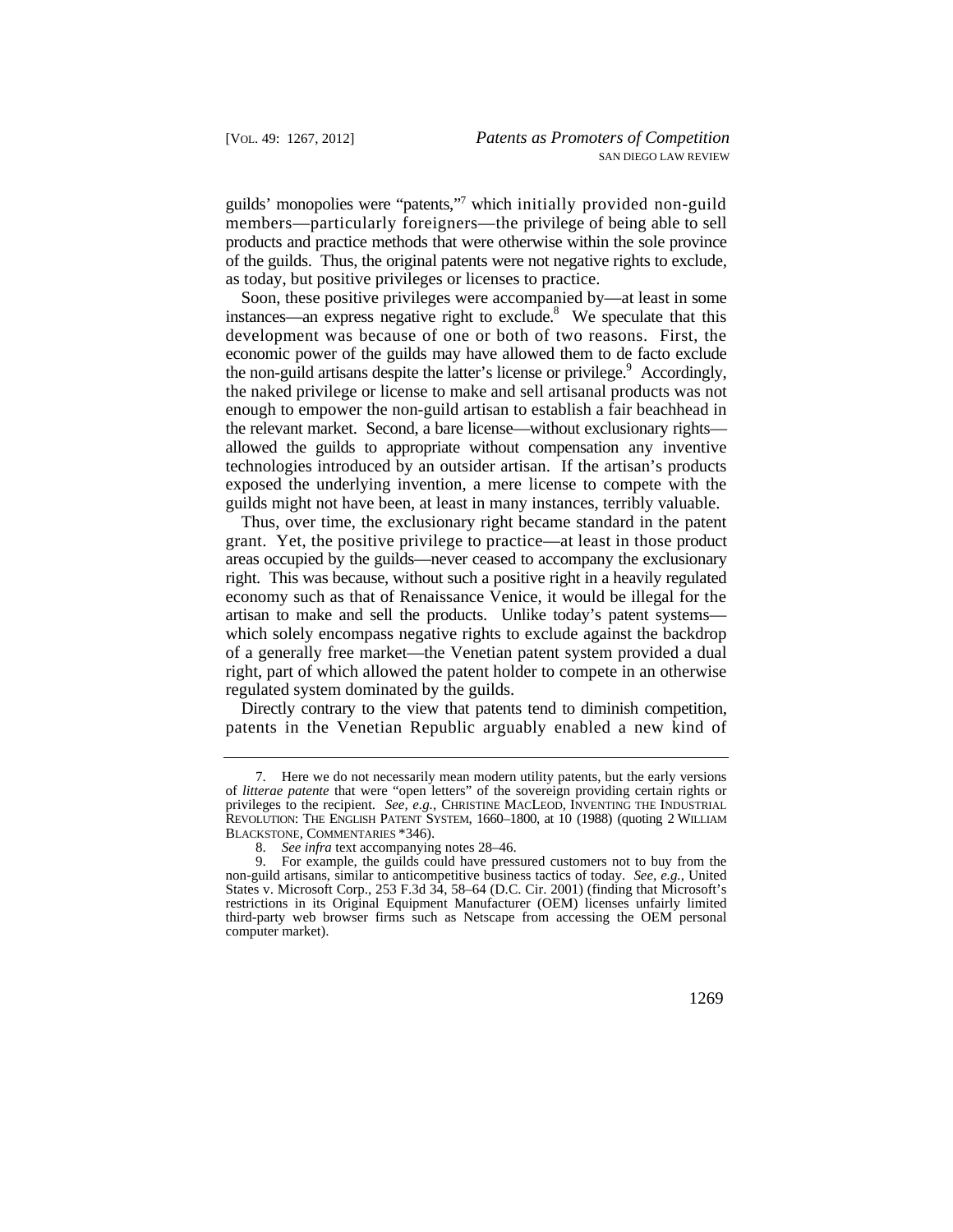European countries, such as the Netherlands, France, and England, and competition from outside of the guild system. This insight is important for two reasons. First, it is critical to understanding the historical genesis of the patent system, as well as the changes it underwent as it migrated from the Venetian Republic to the very different economic systems in other later the United States. For instance, the insight may help explain how the "novelty" and "ingenuity" requirements for patenting in Venice were more vigorous in practice than the significantly relaxed "substantial novelty" requirement in the English system.<sup>10</sup> While the British system developed from the need to bring in existing arts and artisans from the Continent to train British apprentices, the Venetian system developed in what was then the leading artisanal capital of Renaissance Europe. Therefore, in the Venetian system, the guilds actively policed patent applications, and the patent authorities worked in concert with the guilds to reject those applications for putative inventions that were already known to guild members and, apparently, for those inventions that could easily be made by a guild artisan based on existing art. In England, however, little to no such pressure existed, resulting perhaps in a system with fewer hurdles in practice to patentability.

operate" where none exists de jure.<sup>11</sup> Relatedly, startups and small Judge Jerome Frank has termed a "slingshot" for the small company Second, although patents today nominally provide negative rights to exclude, in effect, they often provide effective positive privileges to practice. Specifically, the "defensive" attributes of patents can prevent lawsuits from other patent holders, providing a de facto "freedom to companies can sometimes leverage the "offensive" attributes of patents to enter markets otherwise dominated by incumbents.<sup>12</sup> Indeed, in some industries, the incumbents—taken as a group—act as guilds of sorts, dominating production and sales. $13$  To an extent, patents may allow outsiders to break the grip of these modern-day guilds by offering what "David" against the big company "Goliath."<sup>14</sup> In this sense, the challenge

<sup>10.</sup> *See infra* note 60 and accompanying text.

 BERKELEY TECH. L.J. 1063, 1065 (2008). 11. *See* Stuart J.H. Graham & Ted Sichelman, *Why Do Start-Ups Patent?*, 23

<sup>12.</sup> *See id.* 

 Informal Norms, Appropriability Institutions, and Innovation (Nov. 13, 2004) 13. *Cf.* Robert P. Merges, From Medieval Guilds to Open Source Software: (unpublished manuscript) (on file with authors) (suggesting that certain features of medieval and Renaissance guilds appear in patent pools and standard-setting organizations).

<sup>14.</sup> Picard v. United Aircraft Corp., 128 F.2d 632, 643 (2d Cir. 1942) (Frank, J., concurring) ("The threat from patent monopolies in the hands of such 'outsiders' may create a sort of competition—a David versus Goliath competition—which reduces the inertia of some huge industrial aggregations that might otherwise be sluggish."); *see also*  Colleen V. Chien, *Of Trolls, Davids, Goliaths, and Kings: Narratives and Evidence in the*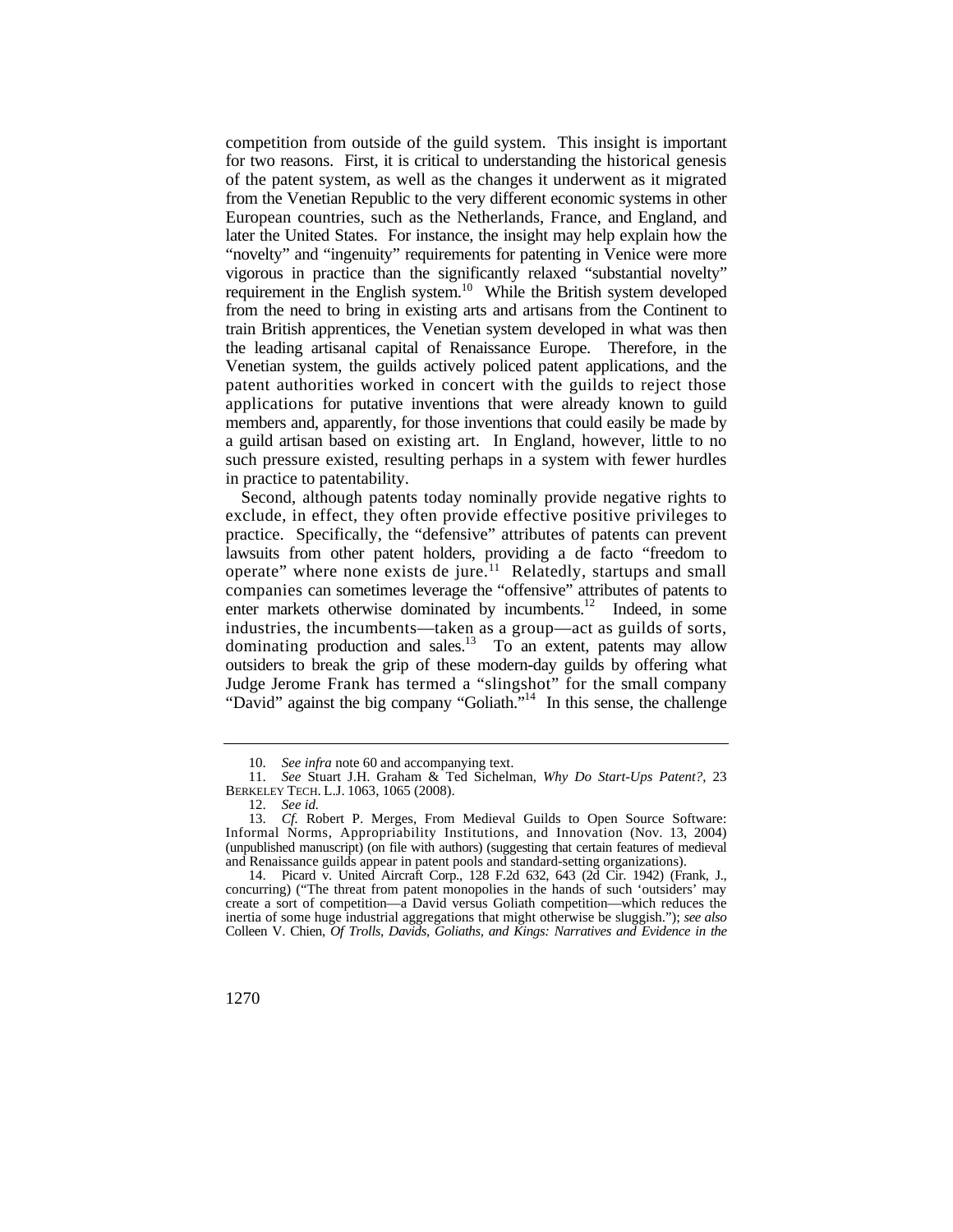pertinent to historical accounts but also to the functioning—and our to the traditional view of patents-as-competition-dampeners is not only understanding—of the patent system today.

Part II of this Article describes the artisan and merchant guild systems of the Venetian Republic. Part III explores the emergence of the patent system as a means for foreigners and Venetian citizens to compete with the guilds, as well as the eventual addition of negative exclusive rights to the basic license form of positive patent privileges. In so doing, contrary to the speculation of some scholars, we reject with near certainty the contention that the first patent law statute granting exclusionary rights for—in modern parlance—technological inventions was a silk-specific directive enacted by the Venetian Grand Council in the late fourteenth or early fifteenth century. Rather, the first record of a patent grant with exclusionary rights for such inventions is one by the Venetian Senate in 1416, and the first patent law statute was the Venetian Patent Act of 1474 (the  $1474$  Act).<sup>15</sup> Part IV then considers the ramifications of patenting against the backdrop of a regulated economy. First, it explains how the evolution of patent laws in the West likely depended on the migration of the patent system from the highly regulated economy of Venice to less regulated economies in Europe. Second, it provides some reflections and lessons for the role of patents in today's economy, showing that—like in the days of the Venetian Republic—patents can still function to promote competition.

# II. THE ARTISAN GUILDS OF THE VENETIAN REPUBLIC

activities of the now-formalized guilds.<sup>17</sup> Although many types of guilds In 1173, the Venetian Republic passed legislation to formalize the relations between the State and the informal trade associations of specialist artisans and merchants.<sup>16</sup> After 1173, the government officially policed the emerged in the twelfth and thirteenth centuries, of import here were the *arti*—working guilds whose province was roughly the "useful arts," as

 *Litigation of High-Tech Patents*, 87 N.C. L. REV. 1571, 1577, 1585–87 (2009); Stephen H. *Innovation*, 26 WASH. U. J.L. & POL'Y 215, 222 (2008) ("[P]atents are powerful antimonopoly Haber et al., *On the Importance to Economic Success of Property Rights in Finance and*  weapons—the vital slingshots 'Davids' use to take on 'Goliaths.'").

<sup>15.</sup> *See infra* text accompanying notes 45–50.

 16. RICHARD J. GOY, VENETIAN VERNACULAR ARCHITECTURE: TRADITIONAL HOUSING IN THE VENETIAN LAGOON 91 (1989).

<sup>17.</sup> *See id.*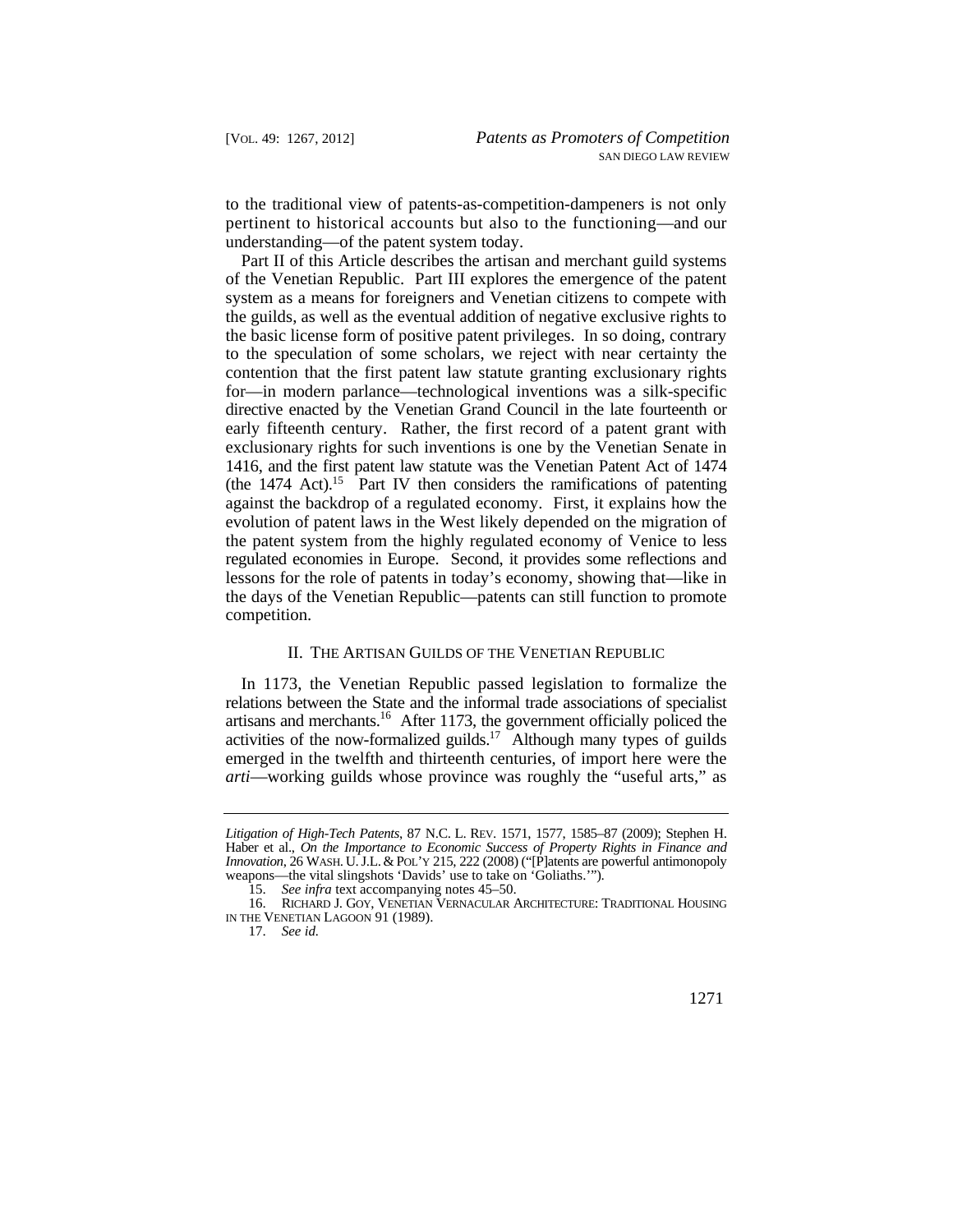rules and, once approved by the State, these rules became legally binding "statutes" regulating the guilds.<sup>20</sup> Typically, these statutes maintained guild knowledge as trade secrets, often with severe punishment for that term was used many centuries later in the United States.<sup>18</sup> Those *arti* focused on a particular craft such as shipbuilding, glassmaking, and woolworking grew fairly rapidly in the first half of the thirteenth century and, pursuant to a statute enacted in 1261, became subject to even closer state regulation.<sup>19</sup> Under this 1261 statute, guilds codified their internal violations.<sup>21</sup>

trade secrecy regimes enforced by the guilds and sanctioned by the State. Of particular importance, the *arti* were granted exclusive rights by the State to practice the "mechanical trades." $22^{\circ}$  Thus, ordinary citizens could not, for instance, practice woolworking, glassmaking, or shipbuilding without the blessing of one of the appropriate guilds.<sup>23</sup> In effect, any inventions created by guild members or anybody outside the guilds were subject to the effective monopoly rights of the guilds, such that the guilds enjoyed the exclusive ability to practice these inventions in their relevant artisanal domains.24 These monopoly rights were supplemented by the Hence, these practices effectively obviated the need for separate patents providing exclusionary rights to the guilds.

 the mechanical arts in the Renaissance. *See supra* note 6. The term *trade* can be confusing in that it was historically used for both commercial trading—or merchant—activities as well as skilled artisanal crafts. *See Trade, n. Definition*, OXFORD ENG. DICTIONARY, http://www. then follow "Go" hyperlink; then follow "trade, *n.*" hyperlink; then follow "Full entry" hyperlink). Here Goy uses *trade* in the latter sense. 22. GOY, *supra* note 16, at 93–94. These trades were also more commonly known as oed.com (last visited Oct. 4, 2012) (subscription required) (search "Quick Search" for "trade";

23. *See* GOY, *supra* note 16, at 94.

 crafts. *See* Trivellato, *supra* note 21, at 221–22. Thus, at least early on, the guild system 24. Often, multiple guilds would share exclusive rights to make and sell particular functioned as an oligopoly rather than a monopoly. *Id.* at 224–25. Over the years, overlapping guilds often merged into true monopolist guilds. *See id.* at 218.

 as the visual arts components of the fine arts—painting, sculpture, and architecture— 18. *See id.* at 91–92. The main difference is that what we would separate out today were generally included in these useful or mechanical arts. *See supra* note 6; *see also*  GOY, *supra* note 16, at 99 (discussing the various lesser *arti* and elaborating that "the guild of painters embraced every type of painting from the simple decoration of wall surfaces to the great fresco works of Tiepolo and the canvases of Titian and Tintoretto").

<sup>19.</sup> *See* GOY, *supra* note 16, at 91–92.

<sup>20.</sup> *See id.* at 92.

 *Property," and the Origin of Patents: Notes Toward a Conceptual History*, 32 TECH. & 21. *See* PAMELA O. LONG, OPENNESS, SECRECY, AUTHORSHIP: TECHNICAL ARTS AND THE CULTURE OF KNOWLEDGE FROM ANTIQUITY TO THE RENAISSANCE 88–92 (2001) [hereinafter LONG, OPENNESS]; Pamela O. Long, *Invention, Authorship, "Intellectual*  CULTURE 846, 873 (1991) [hereinafter Long, *Conceptual History*]; Francesca Trivellato, *Guilds, Technology, and Economic Change in Early Modern Venice*, *in* GUILDS, INNOVATION, AND THE EUROPEAN ECONOMY, 1400–1800, at 199, 223 (S.R. Epstein & Maarten Prak eds., 2008).<br>22. Goy. *supra* note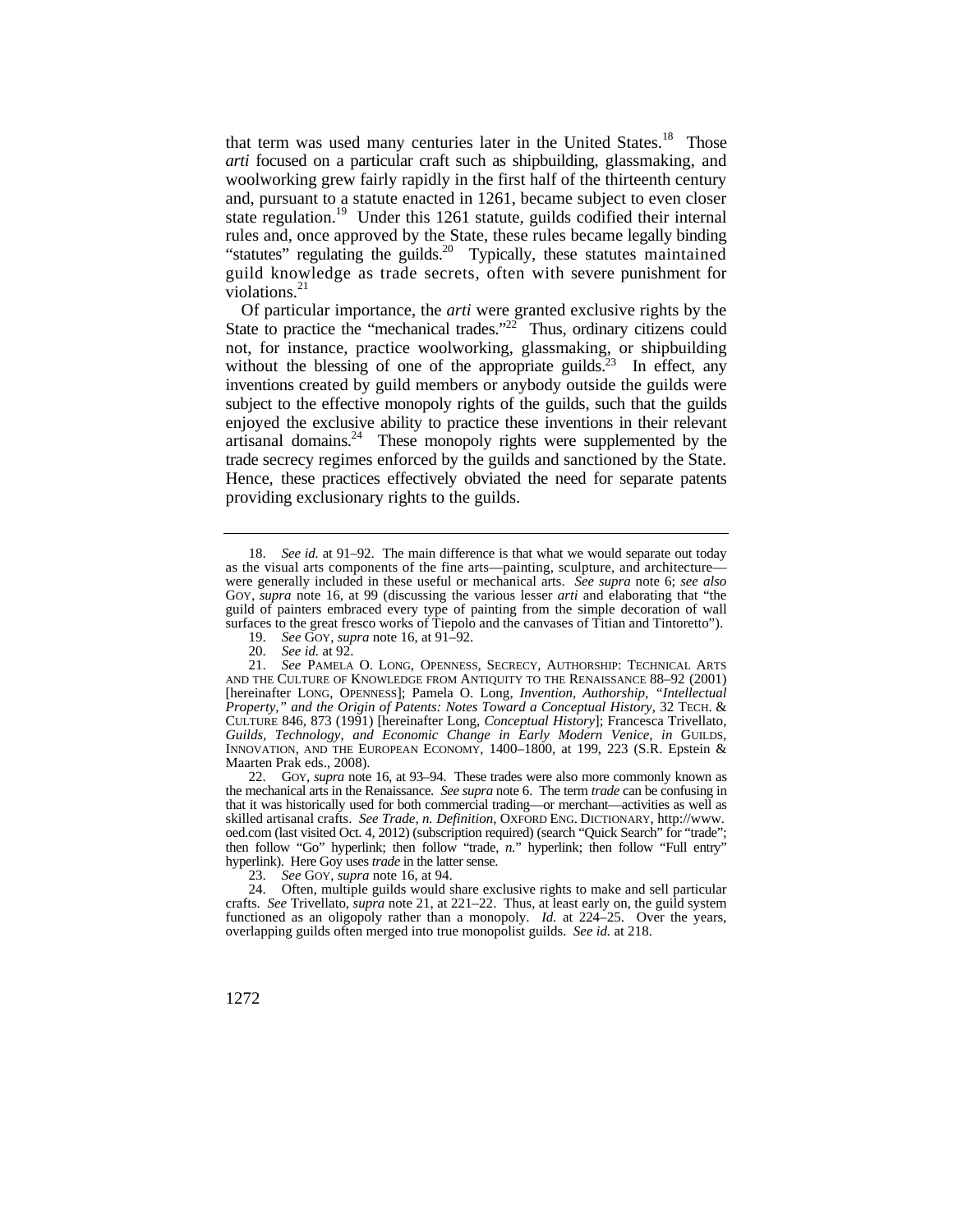could apply to the guild for approval to work his craft in the Republic, reluctance—to comply with guild rules, provided the impetus for the This meant that anybody outside the guilds who innovated needed approval by the appropriate guild to practice and sell their inventions. Foreign nationals were particularly burdened by this result because they were generally forbidden from becoming members of the guilds, at least without extended residence in the Republic.<sup>25</sup> However, at least in some guilds, if a foreigner was qualified to practice an art in another region, he so long as he paid an appropriate registration fee.<sup>26</sup> It is unclear from the available records if this practice was the case in all the guilds—particularly after the early fourteenth century, during which time the Republic became "increasingly hostile" to foreigners.<sup>27</sup> Regardless of foreigners' ability to gain entry into the relevant guild to practice their art, presumably at least some foreigners wanted to forgo the restrictions placed upon them by the guilds. As the next Part of the Article describes, the need of the Republic to recruit foreign artisans, coupled with their inability—or, at least, genesis of the patent system.

# III. THE EMERGENCE OF PATENT PRIVILEGES AGAINST THE BACKDROP OF THE GUILDS

Comun was also partly in charge of the naturalization of foreigners.<sup>29</sup> Partly responsible for the supervision of the guilds was the Provveditori di Comun (Commissioners of the Commune), particularly for the wool and silk industries and a number of lesser guilds.<sup>28</sup> The Provveditori di Apparently in need of foreign artisans and their technology—and effectively

 25. *See id.* at 222 ("Patents were also instruments to bypass guild monopolies. Barred from Venetian guilds, foreigners—including artisans and entrepreneurs from other Italian states as well as Germans, French, Dutch, and English—often used them with this goal in mind."); *see also* STANLEY BOORMAN, OTTAVIANO PETRUCCI: CATALOGUE RAISONNE 28 (2006); GOY, *supra* note 16, at 97.

 26. *See* GOY, *supra* note 16, at 97. In some cases, foreigners were allowed a grace period—for example, eight days—in which they could work in Venice without guild approval. *See id.* at 99.

 27. Gerhard Rösch, *The* Serrata *of the Great Council and Venetian Society, 1286–1323*, 1797, at 67, 82 (John Martin & Dennis Romano eds., 2000). *in* VENICE RECONSIDERED: THE HISTORY AND CIVILIZATION OF AN ITALIAN CITY-STATE, 1297–

 HISTORY 45 (2003). The main supervisory power over all the guilds lay with the Giustizia 28. SATYA DATTA, WOMEN AND MEN IN EARLY MODERN VENICE: REASSESSING Vecchia. *See* GOY, *supra* note 16, at 91–92; Long, *Conceptual History*, *supra* note 21, at 871.

<sup>29.</sup> *See* E. NATALIE ROTHMAN, BROKERING EMPIRE: TRANS-IMPERIAL SUBJECTS BETWEEN VENICE AND ISTANBUL 43 n.46 (2012).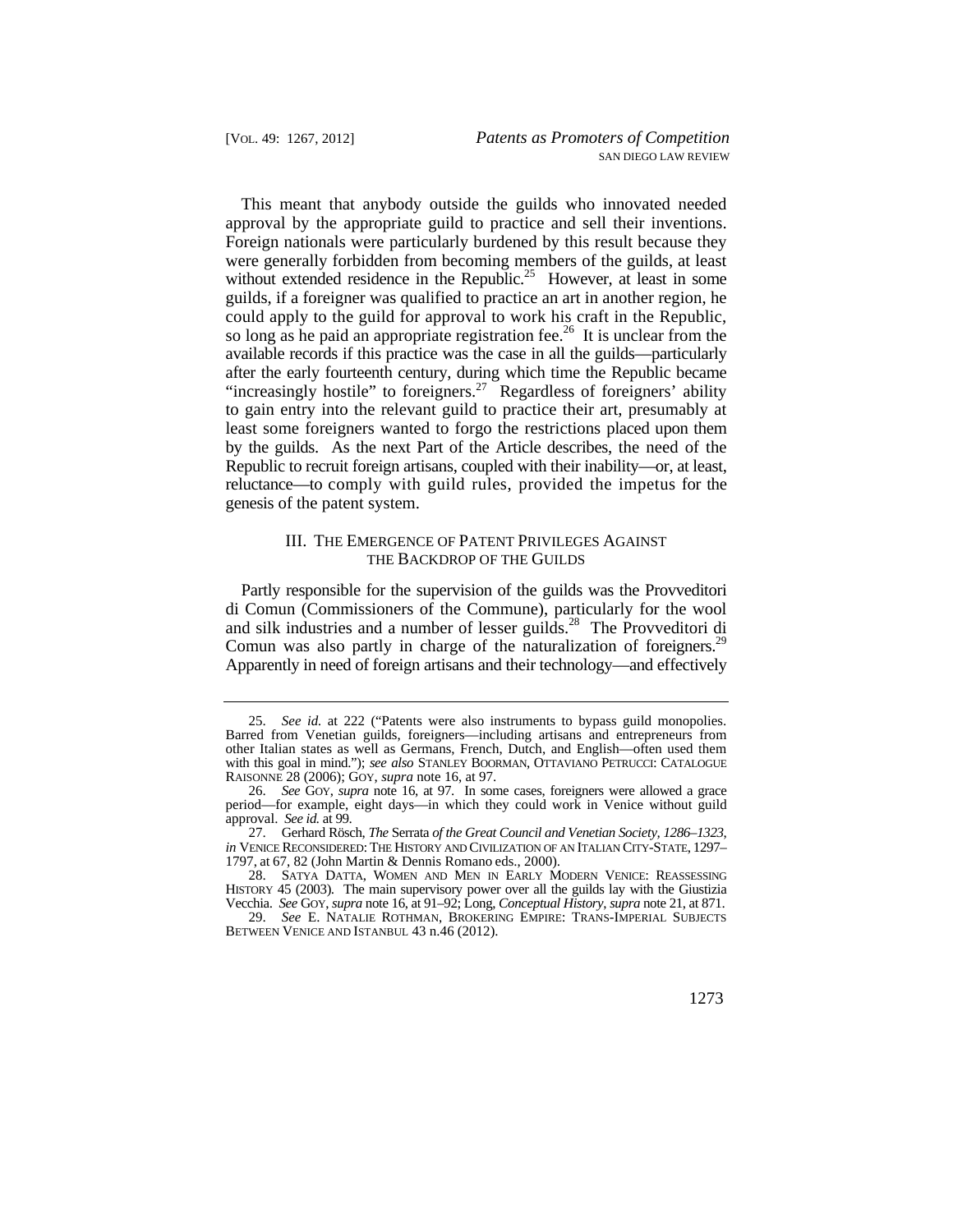only allow the licensee to compete alongside the guilds, but would not contravening the monopoly rights of the guilds—the Grand Council (likely in concert with the Provveditori di Comun) granted licenses for building various kinds of mills and dredging machines to individuals outside of the guilds, typically foreigners, starting in the early thirteenth century and continuing through the fifteenth century.<sup>30</sup> Of course, such a license would prevent the guilds from appropriating the licensee's invention, if feasible.<sup>31</sup>

 Presumably, foreigners complained of such appropriation of their exclusionary rights is a silk-specific directive from the late fourteenth or inventions by the guilds and petitioned the government for not only a positive privilege to compete with the guilds, but also for *exclusionary rights* over any inventions they might bring to the Republic. According to some scholars, the earliest documentary evidence of a law granting such early fifteenth century that was supposedly issued by the Grand Council:

If somebody invents any machine or process to speed up silk-making or to improve it, and if the idea is actually useful, the inventor can obtain an exclusive privilege from [the Provveditori di Comun].<sup>32</sup>

1800 treatise on the commercial history of the Venetian Republic. 1800 treatise on the commercial history of the Venetian Republic. Unfortunately, Marin does not quote the original language of this apparent The original source of this putative directive is from Carlo Antonio Marin's directive and fails to cite to the original document evidencing as much in the Venetian Archives.<sup>33</sup> Frank Prager and others have relied on the

Prager, *supra* note 30, at 714.

 *Intellectual Property from 1545 to 1787*, 26 J. PAT. OFF. SOC'Y 711, 713–14 (1944). Another without interference from the guilds. See Long, Conceptual History, supra note 21, at 876. foreigners, as does the later 1474 Act, and hence does not seem to have been directed at luring 30. *See* Long, *Conceptual History*, *supra* note 21, at 877; Frank D. Prager, *A History of*  example of such a license is from 1297, when the Grand Council passed a law allowing nonguild physicians to make their own medicines in secret and sell them through licensed shops This law seems to have been directed at local physicians because it does not mention foreigners.

<sup>31.</sup> As Frank Prager aptly notes:

 created power or license to infringe existing guild monopolies by making, Whoever proposed a new technology needed, in the first place, a specially selling or using the new invention. Such specially created rights were called privileges. They were not, originally, exclusive rights. They were granted and revoked by the state, depending on what was deemed to be useful.

 32. F.D. Prager, *The Early Growth and Influence of Intellectual Property*, 34 J. PAT. OFF. SOC'Y 106, 130–32 (1952) (citing 5 CARLO ANTONIO MARIN, STORIA CIVILE E POLITICA DEL COMMERCIO DE'VENEZIANI 158, 256 (1800)).

 *Inventor's Rights*, 42 J. PAT. OFF. SOC'Y 378, 378–79 (1960). 33. MARIN, *supra* note 32, at 258 ("*C. inventasse qualche macchina od artifizio per agevolare o perfezionare i lavori di seta: provata ehe sia con l'effetto la promessa utilità dell' uno o dell'altro; possa l'inventore ottener privilegio esclusivo per anni 10 accordatogli per li Provveditori di Comun*."). Giulio Mandich remarks that he searched for the directive in the Archives but could not find it. Giulio Mandich, *Venetian Origins of*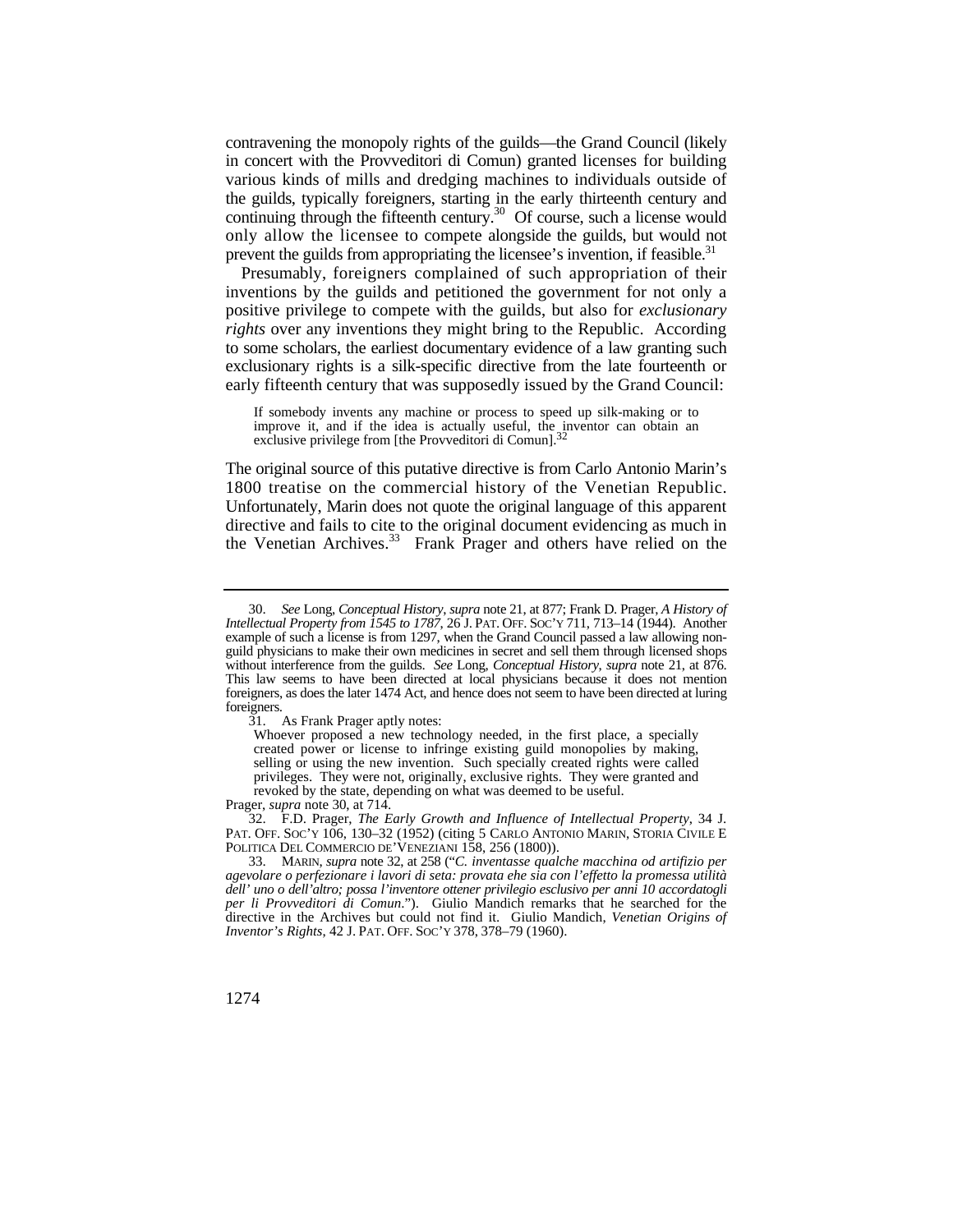language of the Marin treatise, along with other evidence showing that the bulk of Venetian silk regulations were enacted between 1390 and  $1410<sup>34</sup>$  as support for the view that Marin was paraphrasing a silk-specific patent law directive from the late fourteenth or early fifteenth century, nearly 100 years before the passage of the Venetian Patent Act of 1474.<sup>35</sup>

 the Provveditori di Comun, and not the records of the Senate or Grand Council per se.<sup>36</sup> Indeed, upon our review of the entire Capitolare, all of the Based on our extensive research at the Venetian State Archives, we can now say with near certainty that Marin was referring to the 1474 Act, and that no such silk-specific patent law directive was ever issued. Several reasons support such a view. First, before the relevant section containing the passage cited by Prager and others, Marin explicitly states that he is describing silk-related laws and directives of the Senate, Major Council, and other governmental departments found in the Capitolare records of *nonpatent* laws and directives Marin described in the relevant section of his treatise can be found in those records.

 the relevant citation in the Capitolare does not clearly indicate that the law specific section of his treatise that, in the context of silk production, The only patent-related directive in the Capitolare is the 1474 Act, passed by the Senate.<sup>37</sup> We believe that Marin mistakenly attributed this Act to the Grand Council instead of the Senate, because adjacent laws and directives in the Capitolare were passed by the Grand Council, and was passed by the Senate.<sup>38</sup> Moreover, some of the language in the 1474 Act itself could be read out of context to indicate that it was passed by the Grand Council.<sup>39</sup> As for the silk-specific nature of Marin's description, it seems reasonable to believe that Marin was simply noting in the silkinventions in that field could be protected by patents. In other words, Marin did not mean to imply that the Act described in the Capitolare was limited to silk inventions. Much of the particular language Marin used

<sup>34.</sup> *See* Prager, *supra* note 32, at 131 n.34 (citing 1 VETTOR SANDI, PRINCIPJ DI STORIA CIVILE DELLA REPUBBLICA DI VENEZIA 754 (1772)).

<sup>35.</sup> *See id.* at 131–32.

 <sup>36.</sup> MARIN, *supra* note 32, at 256–58.

<sup>37.</sup> Archivio Stato di Venezia [ASV], Provveditori di Comun, Capitolare (1272– 1600), b.1, c.89r-v.

<sup>38.</sup> *See id.* at c.87r-90v.

 PAT. OFF. SOC'Y 166, 177 (1948) (emphasis added). 39. *See id.* at c.89r-v ("Andara parte che p[er] auctorita de questo *Cons*[*elo*] . . . .") (emphasis added). In English, the relevant clause reads: "Be it enacted that, by the authority of this *Council* . . . ." Giulio Mandich, *Venetian Patents (1450*–*1550)*, 30 J.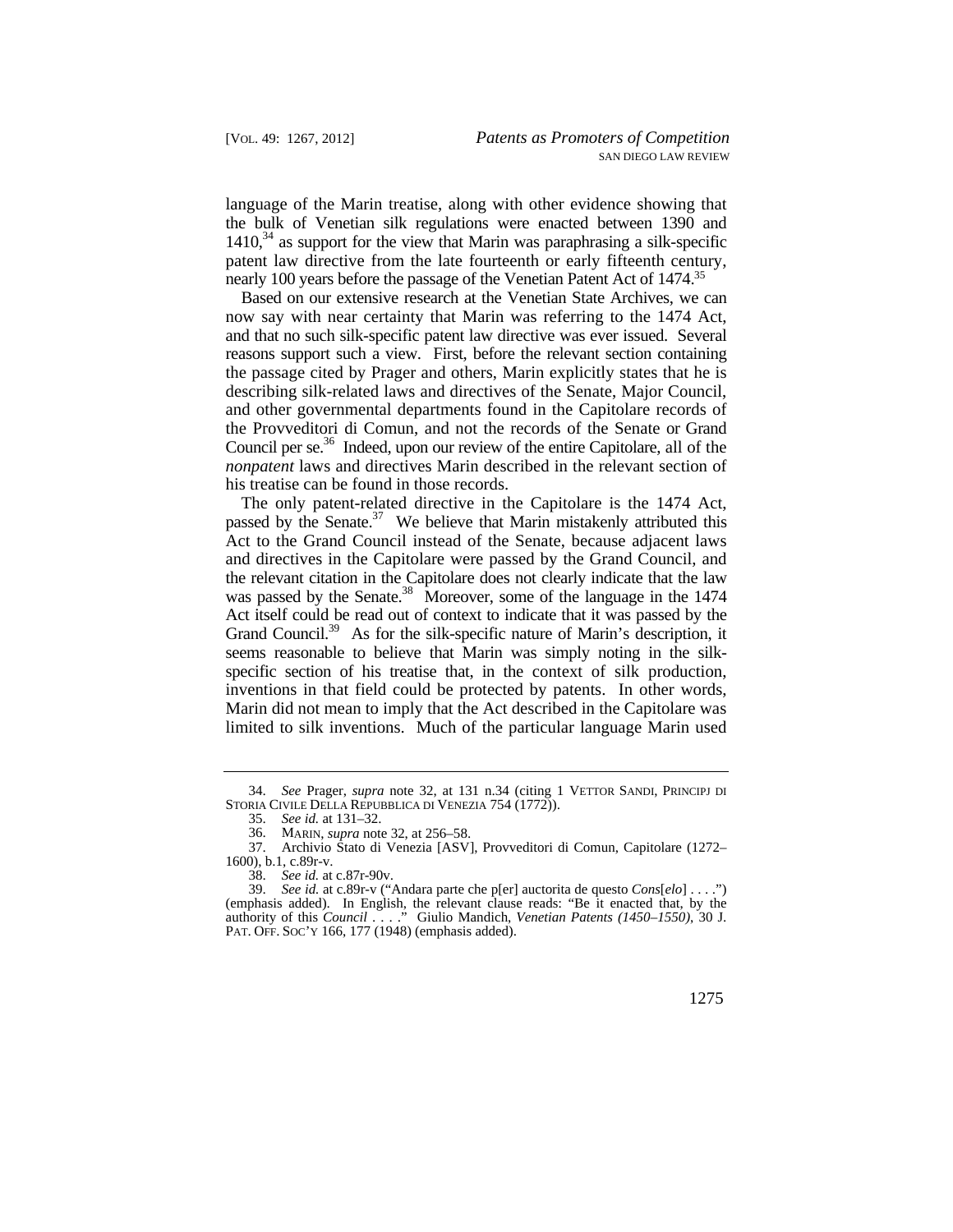the Provveditori di Comun for a period of ten years.<sup>40</sup> Second, although the di Comun could issue ten-year patents under the 1474 Act, but patents (for example, "*artifizio*," "*perfezionare*," "*utilità*") can be found directly in the 1474 Act, and he specifically mentions that the patents are granted by Provveditori di Comun did issue patents without Senatorial approval, the only examples of such rely on the authority of the 1474 Act. In this regard, we agree with the findings of Luca Molà that the Provveditori of longer term needed Senatorial approval.<sup>41</sup> However, there is no indication in the record that the Provveditori di Comun had authority prior to the 1474 Act to issue patents on its own accord.<sup>42</sup> Although many documents relating to the Provveditori di Comun have been destroyed, all of the legislative acts relating to that governmental department—which was founded in the early fourteenth century—are extant.<sup>43</sup> In a careful review of these documents, we found no law enacted by the Grand Council or the Senate prior to 1474 formally providing the Provveditori di Comun any patent-granting authority for silk-related inventions or otherwise.<sup>44</sup>

 a foreigner and there is no evidence that he himself was the inventor of the In sum, we believe there is very strong evidence to rebut Prager's and others' interpretations of Marin's treatise that the first exclusionary patent rights for what we would today label "technological" inventions appeared in a directive limited to silk inventions passed in the late fourteenth or early fifteenth century. Rather, the first evidence of such exclusionary rights appears in 1416, when Ser Franciscus Petri, from Rhodes, was granted a patent by the Grand Council of Venice<sup>45</sup> for his device for fulling wool (that is, turning it into felt).<sup>46</sup> Notably, Petri was device. $47$  But he was awarded the patent because the pestles on his device "'full thus perfectly, better than the fullers existing in the waters surrounding'

 <sup>40.</sup> MARIN, *supra* note 32, at 258.

 <sup>41.</sup> LUCA MOLÀ, SILK INDUSTRY OF RENAISSANCE VENICE 188 (2000).

<sup>42.</sup> Specifically, we reviewed all of the ten-year patents issued directly by the Provveditori di Comun—except one we could not locate—examined by Molà. *See id.* at app. B.<br>43.

<sup>43.</sup> *See* Provveditori di Comun, *supra* note 37.

<sup>44.</sup> *See id.*

 <sup>45.</sup> LONG, OPENNESS, *supra* note 21, at 94.

 SANUDO, VENICE, CITÀ EXCELENTISSIMA: SELECTIONS FROM THE RENAISSANCE DIARIES 46. ASV, Maggior Consiglio, Deliberazioni, Feb. 20, 1415, r.22, c.7, sub 20; *see also* Long, *Conceptual History*, *supra* note 21, at 877; Mandich, *supra* note 33, at 379 n.6. The patent term was fifty years. *See* Long, *Conceptual History*, *supra* note 21, at 877. In this regard, note that the Venetian year began on March 1; therefore, February 20, 1415, would have been February 20, 1416, under our calendar system. *See* MARINO OF MARIN SANUDO, at xxii (Patricia H. Labalme & Laura Sanguineti White eds., Linda L. Carroll trans., 2008).

<sup>47.</sup> *See* LONG, OPENNESS, *supra* note 21, at 94.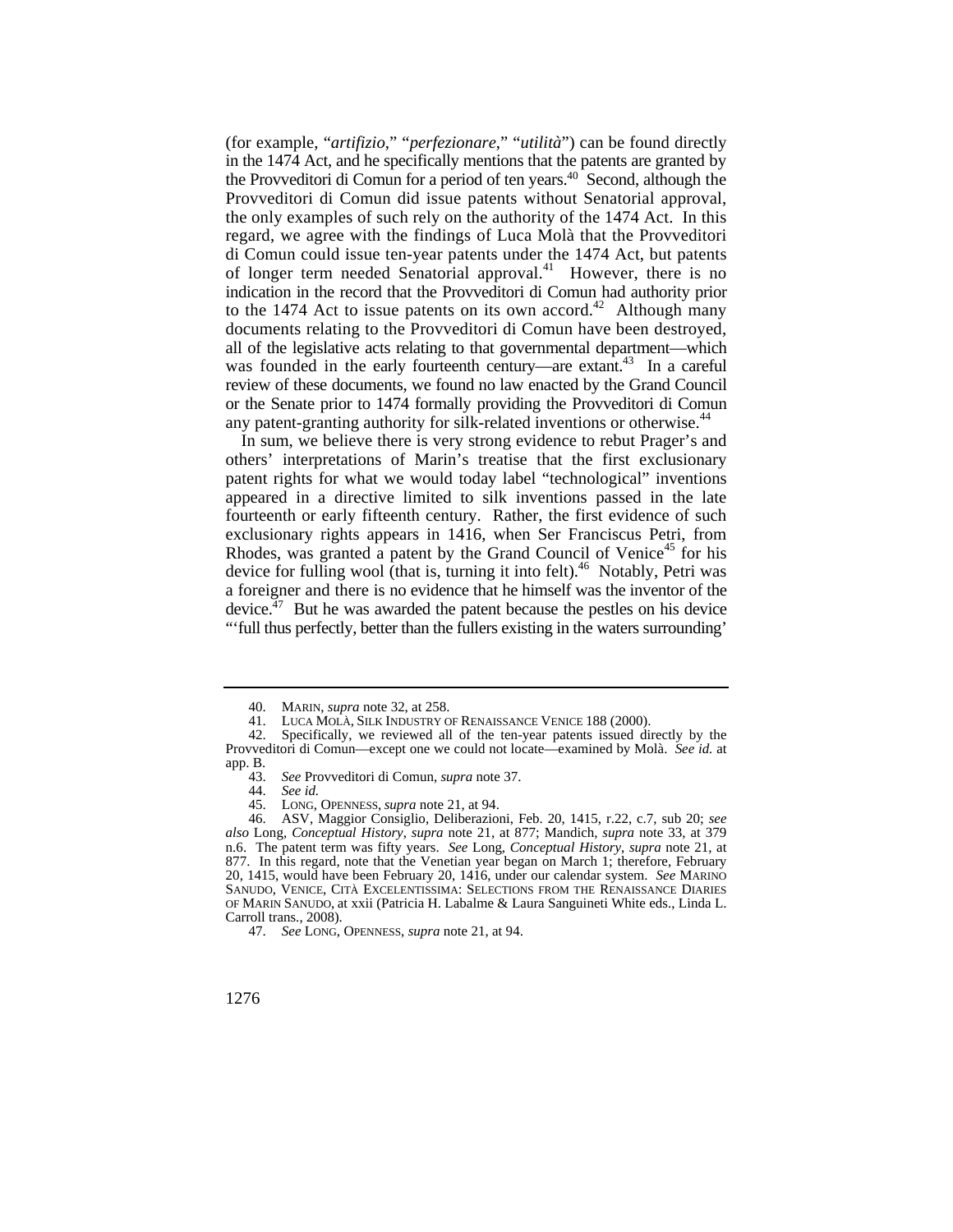the Rialto."48 Petri's possession of the device and the know-how to make and use it appears to have been sufficient impetus for the Grand Council to issue him the patent. $49$ 

 fifteenth or even late fourteenth century. Unfortunately, it appears that all Perhaps exclusionary patent grants were issued on a "customary" (that is, a non-statutory) basis without participation by the Senate in the early of the early records regarding Venetian patents, other than those granted by the Grand Council and the Senate, have been lost or destroyed, so it is likely impossible to confirm or deny such a proposition.<sup>50</sup> Of course, this lacuna leaves an evidentiary gap of potentially monumental proportion, and it is not until 1444 that the next patent appears in the extant record.<sup>51</sup> Several more grants are in the available record through the adoption of the 1474 Act, in which, *inter alia*, the Provveditori di Comun was given authority by the Senate to grant patents for novelty, ingenuity, and utility in apparently all artisanal fields.<sup>52</sup>

important inferences, albeit ones that are somewhat speculative in nature. foreigners to practice their crafts with immunity from guild monopolies. foreigners to practice their crafts with immunity from guild monopolies. These laws were adopted by the Grand Council and implemented by the Provveditori di Comun, apparently in response to the problems foreigners experienced in delivering innovative new products in the face of guild Despite the prominent gaps in the record, it is sufficient to draw several Specifically, the earliest patent laws were positive privileges that allowed. prerogatives—particularly, foreigners' difficulties in obtaining the imprimatur of the guilds to practice their crafts in the Republic. Eventually,

<sup>48.</sup> *Id.* (quoting translation in Mandich, *supra* note 33, at 379 n.6 with minor changes). 49. *Id.* 

<sup>50.</sup> *See* ASV, Index 87, Provveditori di Comun, at 2 (showing that the first "*Atti*," which contain the examination records, begin in 1518, and the first "*Scritture*," which also contain examination records, begin in 1562); Interview with Michela del Borgo, Former Dir., Archivio Stato di Venezia, in Venice, It. (June 2011) (noting that many of the patent records were destroyed when the French occupied Venice starting in 1796). Moreover, all of the loose files (*filza*) of the Provveditori di Comun, which contained numerous patent-related records, are no longer extant. *See* ASV, Index 87, Provveditori di Comun.

 <sup>51.</sup> Mandich, *supra* note 33, at 379.

<sup>52.</sup> *See* Ted Sichelman & Toni Veneri, A Proper Interpretation of the Venetian Patent Act of 1474 (2012) (unpublished manuscript) (on file with authors); *cf.* Long, *Conceptual History*, *supra* note 21, at 878; Mandich, *supra* note 39, at 177. In practice, following the 1474 Act, the Senate retained granting authority for all "customary law" patents—typically, those with terms longer than ten years—and the Provveditori di Comun had the authority to grant "statutory law" patents for terms of ten years. *See*  Sichelman & Veneri, *supra*.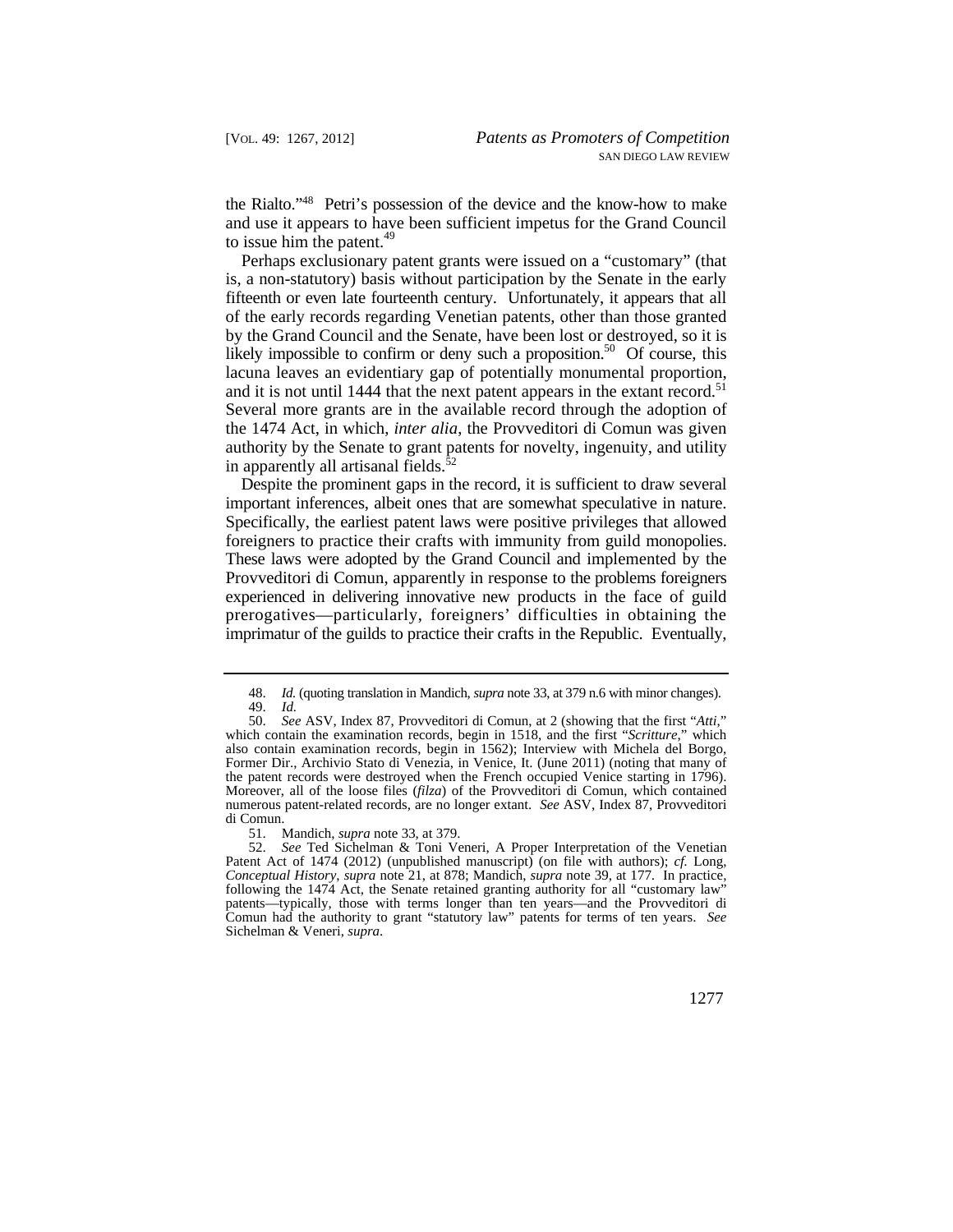patents were coupled with exclusionary rights when foreigners—and, evidence that the Grand Council ever passed a patent statute limited to silk eventually, domestic subjects—presented sufficiently useful inventions to the governmental authorities.<sup>53</sup> The first documentary evidence of this process is the patent grant to Petri in  $1416$ <sup>54</sup>. There is no documentary in the late fourteenth or early fifteenth century. Rather, the first evidence of any general patent statute—namely, one covering more than a single patent grant—is the 1474 Act, when the Senate formally conferred authority on the Provveditori di Comun to grant patents for a term of ten years, but retained its customary pre-1474 power to grant patents of longer duration.

## IV. RECONCEIVING THE HISTORY AND FUNCTION OF PATENTS

 of patented inventions through publication—it was understood that the These findings have important ramifications for our understanding of the historical underpinnings of patent law, as well as our theoretical understanding of the role of patents. First, the earliest patent laws were very likely a reaction by the Venetian government—apparently the Provveditori di Comun and Grand Council—to the inability or reluctance of foreigners to come to terms with the working guilds. By providing positive privileges for foreigners—and, later, domestic artisans—to work alongside the guilds, patents actively promoted competition. Moreover, by coupling these privileges with negative exclusionary rights, the patent system provided for a government-administered, case-by-case means for promoting innovation, which stood in substantial contrast to the guild-dominated, trade-secret-oriented system that provided exclusive privileges over entire artisanal fields. Furthermore, unlike trade secrets of indefinite duration and although the Venetian system did not explicitly provide for disclosure working of an invention in the Republic would very likely teach other artisans how to practice it, often in the form of apprentices who worked for the inventing artisan and then carried the invention forward in their own work.<sup>55</sup> This system would effectively enable others to use the invention at the end of the patent term.

<sup>53.</sup> *See* Mandich, *supra* note 33, at 378–81 (indicating that the first Venetian patent awarded to a domestic inventor was in 1470); Mandich, *supra* note 39, at 172–75. By the end of the fifteenth century, the vast majority of patents were being granted to Venetians. *See infra* note 62 and accompanying text.

<sup>54.</sup> *See supra* notes 45–49 and accompanying text.

 *Modern Age*, 45 TECH. & CULTURE 569, 578 (2004) (arguing that patents worked in 55. *See* LONG, OPENNESS, *supra* note 21, at 93; Carlo Marco Belfanti, *Guilds, Patents, and the Circulation of Technical Knowledge: Northern Italy During the Early*  tandem with the secrecy of the guilds, in that the former were issued to introduce arts or devices unknown to the local guilds with the expectation that the art or device would then be assimilated into the local guilds).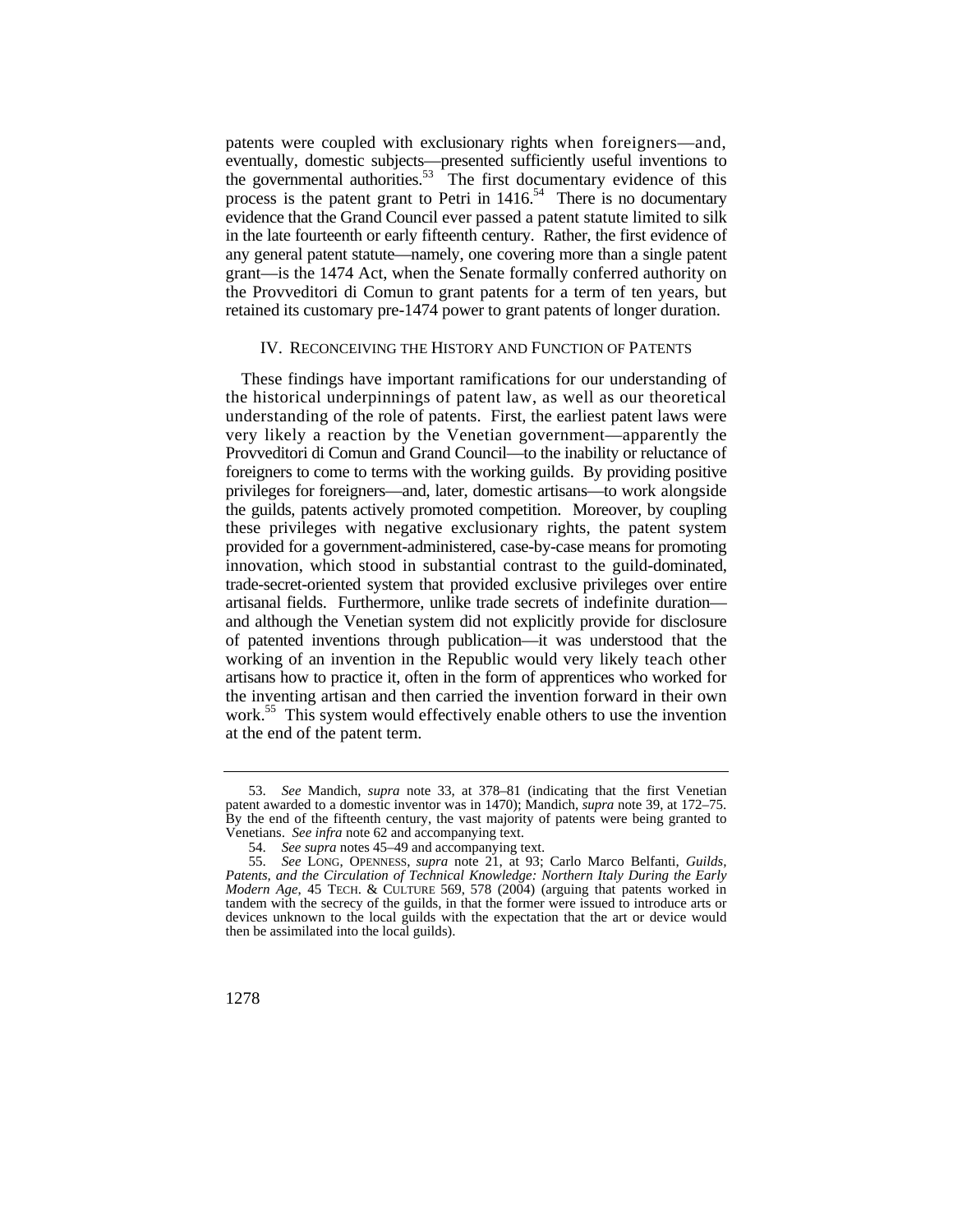means for the State to reduce the power of the guilds—in particular, by The adoption of the patent system in Venice allowed in many senses for the "democratization" of invention, diminishing the power of the guilds and increasing the power of independent inventors.<sup>56</sup> Historians have debated the precise stance and relationship of the guilds to the patent system, but it remains clear that the guilds did help police the granting of the patents.<sup>57</sup> For example, Luca Molà recounts in detail how the guilds—at least in some cases—opined on the novelty of pending applications, as well as two episodes in which the guilds vigorously sought to revoke already issued patents, apparently on lack of novelty grounds.<sup>58</sup> One of us has opined elsewhere that the rise of the patent system in Venice was in part a essentially bribing or incenting individual guild members to disclose their inventions in exchange for these valuable new patent rights that could be enforced through state powers.<sup>59</sup>

 elucidates the genesis and evolution of patent doctrine as it migrated from European countries, including England, and later to the United States. novelty" requirement in England.<sup>60</sup> Specifically, it appears the Venetian whereas in England such ordinary innovation was not so commonplace. Taking into account at least some guild opposition to patents potentially the Venetian Republic to the very different economic systems of other Although we are still undertaking further review of the substantive requirements for patenting in the Venetian Republic, the strong guild presence there may help to explain why the Venetian requirements of novelty and ingenuity had more bite than the oft-termed "substantial guilds could be relied upon to innovate as "ordinary artisans," so to speak, Thus, it is not surprising that the Venetian guilds appeared to actively

<sup>56.</sup> *Cf.* B. ZORINA KHAN, THE DEMOCRATIZATION OF INVENTION: PATENTS AND COPYRIGHTS IN AMERICAN ECONOMIC DEVELOPMENT, 1790–1920 (2005) (describing how the nineteenth century American patent system enlarged the set of inventors who could obtain legal rights to their inventions).

 guildsmen." (footnote omitted)). 57. *Cf.* Long, *Conceptual History*, *supra* note 21, at 881 ("Early Venetian patents often awarded monopolies to outsiders in ways that cannot have been favorable to native

 58. MOLÀ, *supra* note 41, at 199–201 ("The Provveditori di Comun, as they frequently did, asked guild authorities for their opinion on the matter.").

<sup>59.</sup> Sean M. O'Connor, *The Central Role of Law as a Meta Method in Creativity and Entrepreneurship*, *in* CREATIVITY, LAW AND ENTREPRENEURSHIP 87, 101–03 (Shubha Ghosh & Robin Paul Mallory eds., 2011).

<sup>60.</sup> *See* John F. Duffy, *Inventing Invention: A Case Study of Legal Innovation*, 86 TEX. L. REV. 1, 18, 23–32 (2007) (discussing the genesis of the substantial novelty doctrine in English patent law).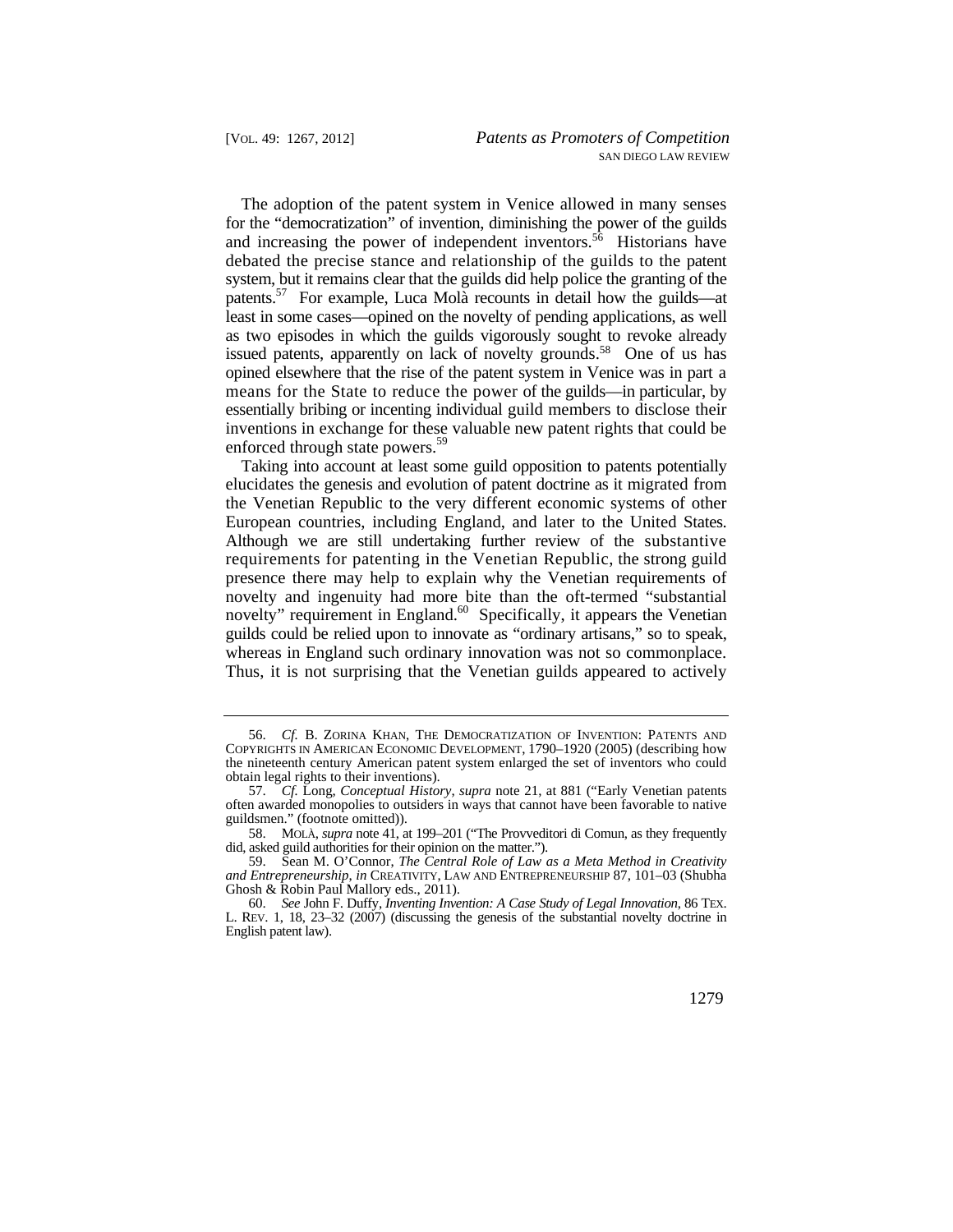oppose patent applications for putative inventions not only known to them but also those that they would have invented in the ordinary course.

 the first importers of artisanal practices and goods not available in made abroad.<sup>64</sup> Such a practice was not very different from the Venetian system, which examined novelty against the available—or potentially In England, however, patents operated without the omnipresent background of monopolist artisan guilds, which possessed and sustained artisanal knowledge, at least by the time a true patent system began to take hold there in the mid- to late seventeenth century.<sup>61</sup> The focus of the English patent system was primarily on the importation of artisanal practices and their related goods that were well-established on the Continent, whereas Venetian patents—at least by the early sixteenth century—were primarily awarded to domestic inventors for truly novel and ingenious arts or machines.<sup>62</sup> As early as 1331, the English Crown granted patents to England.<sup>63</sup> The Crown eventually granted patents to importers of inventions available—"prior art" solely in the Republic.

 available in England, resulting in Parliament's passage of the Statute of Monopolies in 1623. The statute banned all monopoly grants except for for the merchant guilds<sup>66</sup>—it diminished the ability of the Crown to grant Over time, however, the English system became corrupted through the grant of patents by the Crown to court favorites for ordinary goods already those to the "true and first inventor" of "new manufactures within this realm."<sup>65</sup> Although the Statute of Monopolies sustained the privileges of the English guilds—and in many ways entrenched their power, especially

 61. *See* MARIA BROUWER, GOVERNANCE AND INNOVATION: A HISTORICAL VIEW 35–36 substantially decline in force. *See generally* MACLEOD, *supra* note 7. To be certain, there are but it appears this seemingly low level of opposition generally ceased by the eighteenth century. *See* E. Wyndham Hulme, *Privy Council Law and Practice of Letters Patent for*  (2008). Although the Crown had issued patents for invention well before the Statute of Monopolies, the numbers are relatively few, and the English patent system did not take hold until the mid-seventeenth century, around the time when the craft guilds began to some scattered examples of guild opposition in England to patents in the seventeenth century, *Inventions from the Restoration to 1794* (pts. 1–2), 33 LAW Q. REV. 63, 180 (1917).

<sup>62.</sup> *See* ROBERTO BERVEGLIERI, INVENTORI STRANIERI A VENEZIA (1474–1788): IMPORTAZIONE DI TECNOLOGIA E CIRCOLAZIONE DI TECNICI ARTIGIANI INVENTORI: REPERTORIO 22 (1995) (showing that most patents were granted to Venetians from 1474 onward).

 63. *See* P.J. Federico, *Origin and Early History of Patents*, 11 J. PAT. OFF. SOC'Y 292, 293 (1929).

<sup>64.</sup> *See id.*

 <sup>65.</sup> THOMAS G. FESSENDEN, AN ESSAY ON THE LAW OF PATENTS FOR NEW INVENTIONS 218 (1810) (quoting Hornblower v. Boulton, (1799) 101 Eng. Rep. 1285, 1288 (K.B.)) (internal quotation marks omitted), *available at* http://books.google.com/books?id= aT8sAQAAMAAJ.

 *of Regulation*, 91 VA. L. REV. 1313, 1354 (2005). Part of our speculation depends upon the difference between the artisan guilds and the merchant guilds. Although the merchant 66. *See generally* Thomas B. Nachbar, *Monopoly, Mercantilism, and the Politics*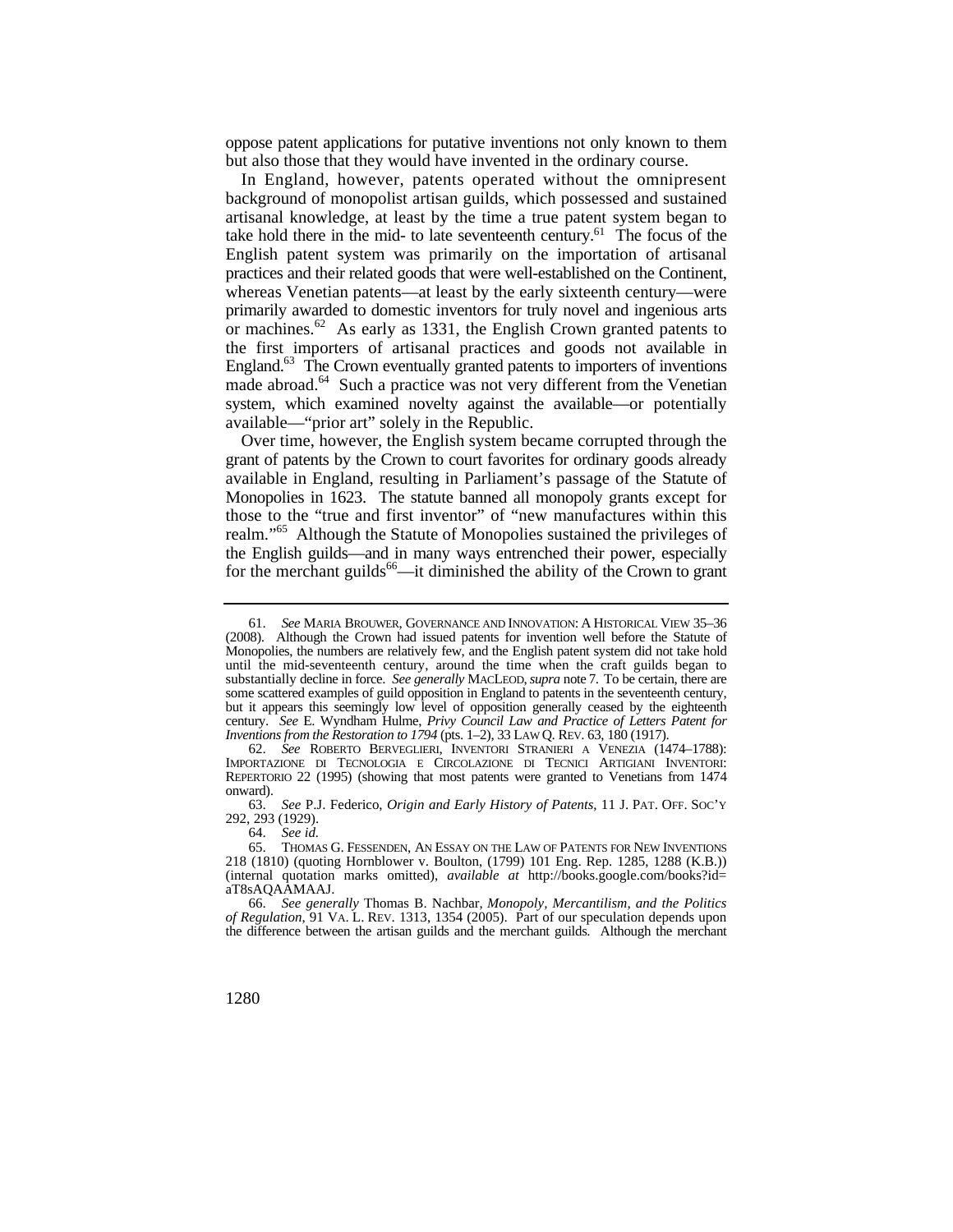naked monopolies, and the rise of "economic liberalism" continued to seventeenth and eighteenth centuries, there was no widespread artisan guild system that produced ordinary domestic innovations and could England of focusing patent grants on the importation of established the less vigorous substantial novelty requirement in England becomes weaken the remaining monopoly rights enjoyed by the guilds.<sup>67</sup> Unlike in Venice, as the patent system in England came to the fore in the late police the grant of patents.<sup>68</sup> Coupled with the historical practice in artisanal practices and their resultant manufactures from the Continent,<sup>69</sup> comprehensible.

 Republic. Although patents today nominally provide mere negative rights to exclude, in practice, they often provide effective positive privileges to taken together—act as quasi-guilds, dominating production and sales Second, the use of patents as positive privileges to allow independent inventors to compete with entrenched interests is not unique to the Venetian practice via "defensive" properties. In some industries, the incumbents through the cross-licensing of patents as well as more explicit knowledgesharing.<sup>70</sup> To a certain extent, the "offensive" attributes of patents may allow startups and other potential entrants to break the grip of these modernday guilds by offering what has been called a "slingshot" for the small

 system was on the rise. *See* STELLA KRAMER, THE ENGLISH CRAFT GILDS AND THE guilds enjoyed more staying power after the Statute of Monopolies, these merchants presumably did not have the requisite artisanal knowledge to police the granting of patents. To be certain, the power of both the merchant and artisan guilds declined into the late seventeenth and eighteenth centuries, the very time that the English patent GOVERNMENT: AN EXAMINATION OF THE ACCEPTED THEORY REGARDING THE DECAY OF THE ENGLISH CRAFT GILDS 139–47 (1905).

 <sup>67.</sup> WILLIAM LETWIN, LAW AND ECONOMIC POLICY IN AMERICA: THE EVOLUTION OF THE SHERMAN ANTITRUST ACT 32 (1965).

<sup>68.</sup> *See* FREDERIC AUSTIN OGG, ECONOMIC DEVELOPMENT OF MODERN EUROPE 55–56 (rev. ed. 1926); *see also* 2 WILLIAM ASHLEY, AN INTRODUCTION TO ENGLISH ECONOMIC HISTORY AND THEORY 66–189 (4th ed. 1906), *available at* http://socserv.mcmaster.ca/ econ/ugcm/3ll3/ashley/History2.pdf; ENGLISH GILDS, at clxi–clxiv (Toulmin Smith ed., 1870); KRAMER, *supra* note 66, at 139–47. Another problem was that the English system, during the period in question, had no effective examination of patent applications; thus, any policing would have come at the litigation stage, presenting even greater barriers to guild intervention. *See* Duffy, *supra* note 60, at 30.

<sup>69.</sup> *Cf.* Duffy, *supra* note 60, at 27–28 (explaining the loss of the Venetian ingenuity requirement "as collateral damage from the decades of abusive monopolies by the Crown").

<sup>70.</sup> *Cf.* Merges, *supra* note 13 (contending that patent pools and guilds exhibit common features).